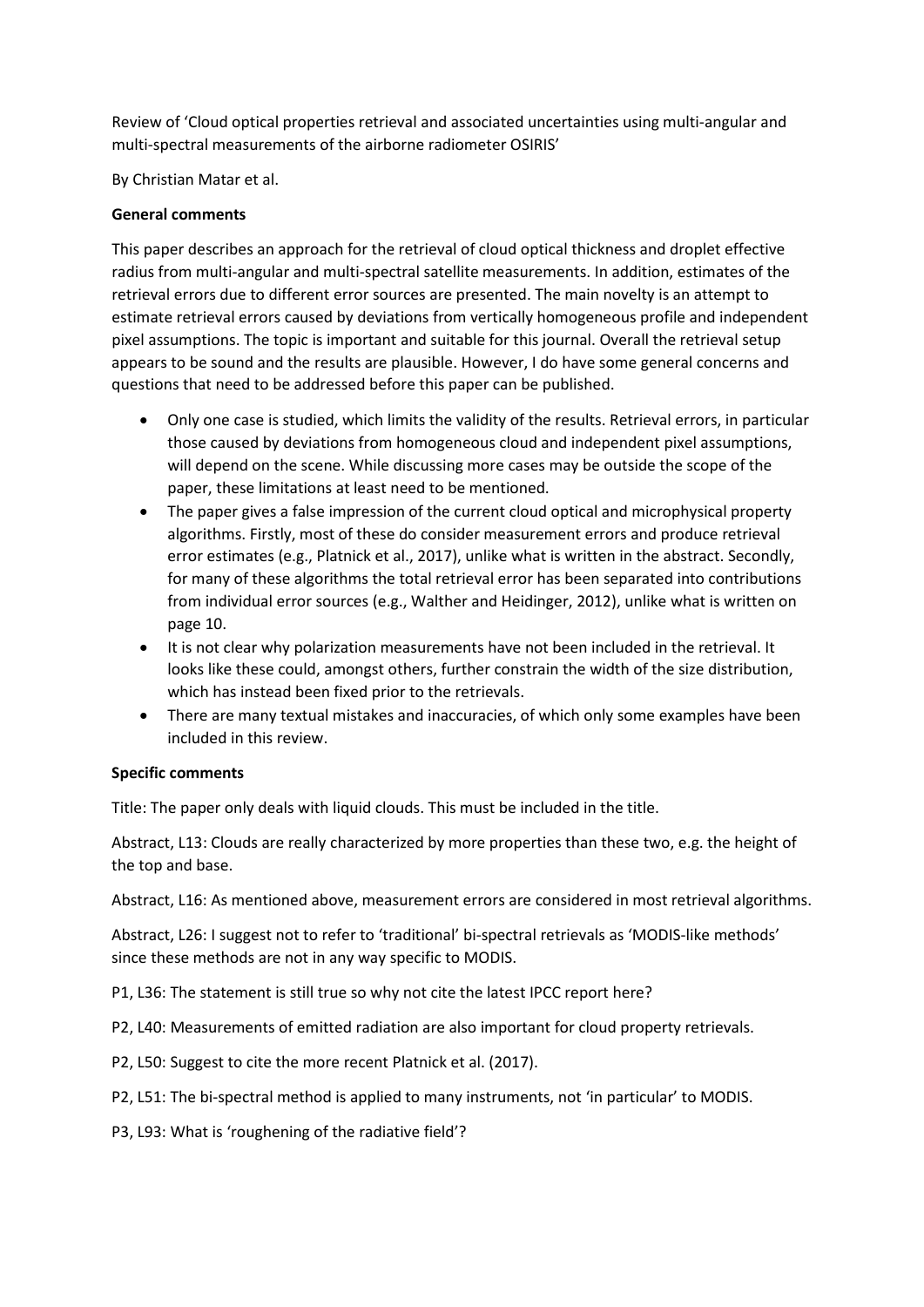P4, L110/111: LUT-based retrieval algorithms are very well suited to produce retrieval error estimates. Please remove this statement.

P4, L125: 'model': do you mean 'state'?

P5, Fig. 1: The figure and caption can be improved. Lines cannot be distinguished very well. What are 'optical matrices'? Spectral response functions is probably a more common term. And in what units are these plotted / how have they been scaled? The y-axis only says 'Transmittance'.

P5, L163-165: Can you expand a bit on the viewing angles? Here numbers of 19 and 20 angles are mentioned, later it is 13 angles. How many angles were actually used for the retrievals? Can you also comment on how well the pixels for the different viewing angles are aligned? And if they are aligned at ground level, isn't there a spatial mismatch at cloud altitude?

P6, L175: What is 'LIDAR-LNG'? And what is 'the vertical profile' in Fig. 2b? There is a whole series of vertical profiles.

P6, L179: There are some 'intense white' but also quite dark parts in the reflectance image. Please explain what you mean.

P6, L182: Where do you see a 'white arc' in Fig. 2d? I only see an arc with rainbow colors.

P6, L185: Could you perhaps indicate in the figure where the reflectance is (or may be) affected by sun glint?

P7, Fig. 2 and caption: Please use UTC (not local time) throughout to avoid confusion. What is the background in Fig. 2a? Please add explanation of red arrow in Fig. 2a and red rectangle in Fig. 2b in the caption and not (only) in the text. What is the half-visible text on top of that image? What are all the colors in the legend (most of which do not appear in the figure)? What is the blue bar on the lefthand side of Fig. 2c? I don't think that 490-670-865 nm is a 'true-color' RGB composite. From which viewing angle are these radiances? The contours are not concentric.

P8, L205: It is stated that vector y has dimension n\_y but in Eq. (8) it has dimension  $2*n_y$ .

P8, L218: Please state explicitly how x\_a and S\_a are defined ('large' is too vague).

P8, L225: Suggest to refer to page 10 where the Jacobian is explained.

P9, L250-251: Is this justified? From Fig. 1 it looks like there is considerable absorption, in particular in the 2.2 micron channel, which needs to be accounted for.

P9, L255: What are these 'measurements'?

P9, L258: What is 'independent column approximation'? Is it the same as the 'independent pixel approximation' introduced on page 2? If so, please use consistent terminology.

P9, L264-268: How do you calculate the Jacobian matrix?

P10, L274: The off-diagonal terms are non-zero so it is confusing that they have been written here as zeros. Can you explain?

P10, L276: Do you mean Eq. (7) instead of Eq. (10)?

P10, L287: As mentioned in the general comments, there have been other studies where the types of error were separated.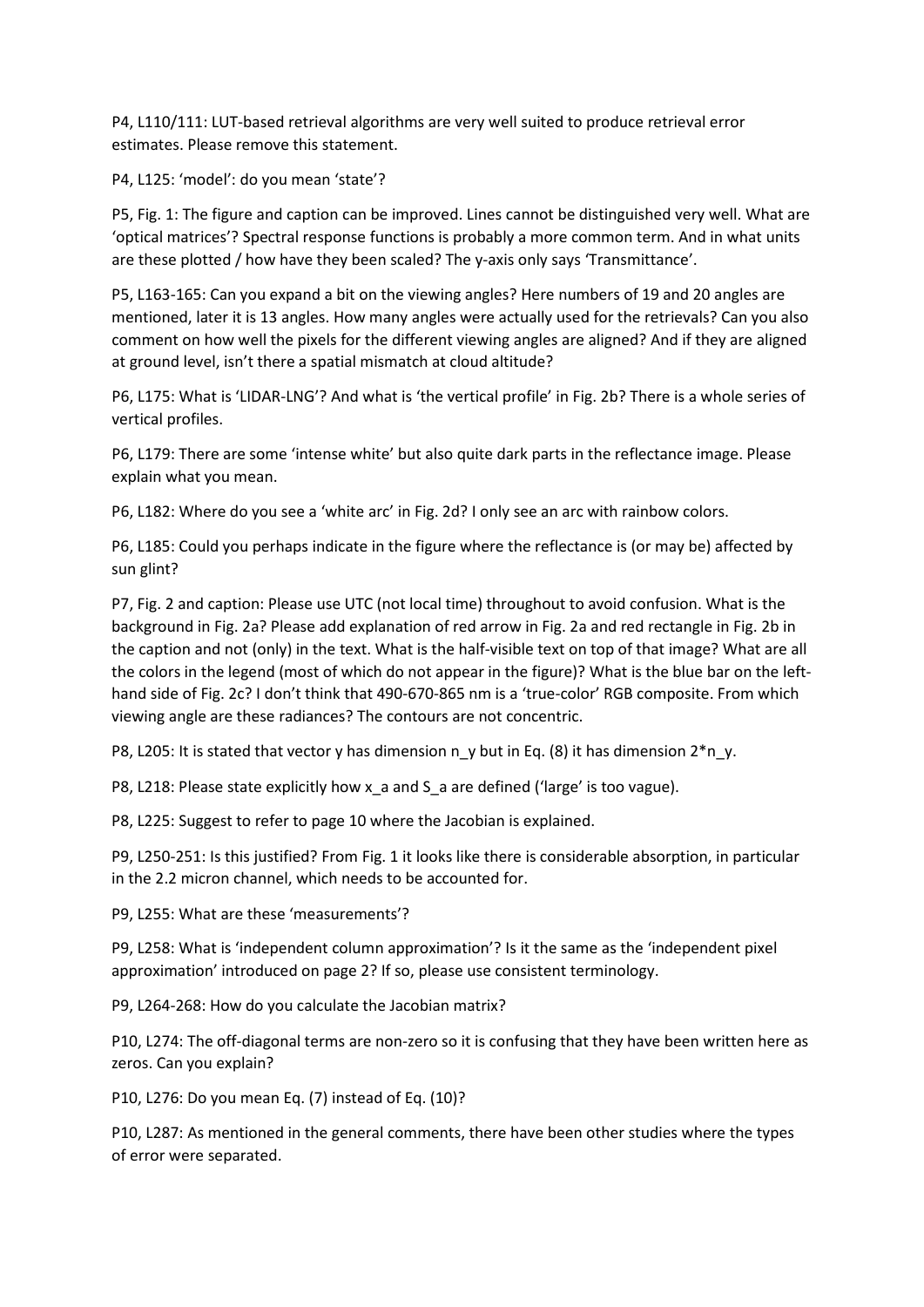P11, L300: There are other ways of calibration, e.g. vicarious.

P11, L301: I would argue that calibration usually addresses systematic (not random) errors in the measurements.

P11, L304: According to Eq. (8) the dimension of the measurement vector is 2 n\_v x 2 n\_v (?)

P11, L306: Do you have a motivation for taking a fixed 5% measurement error?

P12, L341: This value of v\_eff is quite small. Could you add some explanation on how it is determined? Wouldn't it be possible to include its determination in the overall retrieval (by including the polarization measurements in the observation vector)?

P12, L336-343: In this case the cloud top height (and thickness) and effective variance can be determined very accurately. However, in 'real life' uncertainties will me much larger (e.g., if you have no lidar available). Wouldn't it therefore be better to work with larger uncertainties so that the resulting error estimates become more representative?

P13, L355-358: In the OE framework errors are assumed to be Gaussian and error estimates reflect 1-sigma of the Gaussian distributions. Can you comment on the Gaussian nature of the forward model related errors? Is it plausible to use the difference between two configurations as 1-sigma of the uncertainty, or would these configurations rather reflect two extremes?

P13, L358: What is the square of a matrix?

P13, L363: To estimate retrieval errors due to deviations from the assumption of vertical homogeneity, a specific alternative cloud model is outlined in detail. However, it should be realized that this is just one possibility. For example, real profiles have a varying degree of sub-adiabaticity, which is not considered here. What would be the effect on the uncertainty estimates?

P14, Fig. 3: The cloud is placed between 5 and 6 km. Where do these numbers come from? They are not the same as on page 12. Please include the settings (top and bottom height, cloud optical thickness, maximum effective radius, …) for this particular figure in the caption.

P15, L396-398: Is it correct to determine the maximum effective radius such that the average effective radius of the heterogeneous and homogeneous profiles are the same? Shouldn't R\_eff be weighted with extinction? Or, alternatively, a requirement to arrive at the same liquid water path for both profiles seems better justified.

P15, L407: Only the IPA seems to be addressed here. What about the PPH assumption?

P15, L409-411: It seems to be stated that the PPH assumption includes the IPA, whereas in earlier parts of the manuscript they were introduced as different things (which I think they are).

P16, Fig. 4: Does the scene contain clear-sky pixels? If so, how are they reflected in the COT and Reff maps? Are there any failed retrievals? If so, how are they reflected in the maps?

P16, caption Fig. 4: Is the date a typo or is this really a different case from the one introduced in Fig. 2?

P16, L436: A figure with COT and Reff uncertainties as functions of COT and Reff would be very instructive to illustrate this.

P16, L435: The uncertainties in COT appear to be very low. Is a retrieval error of 0.5% realistic? For thin clouds COT depends approximately linearly on the reflectance. How can a reflectance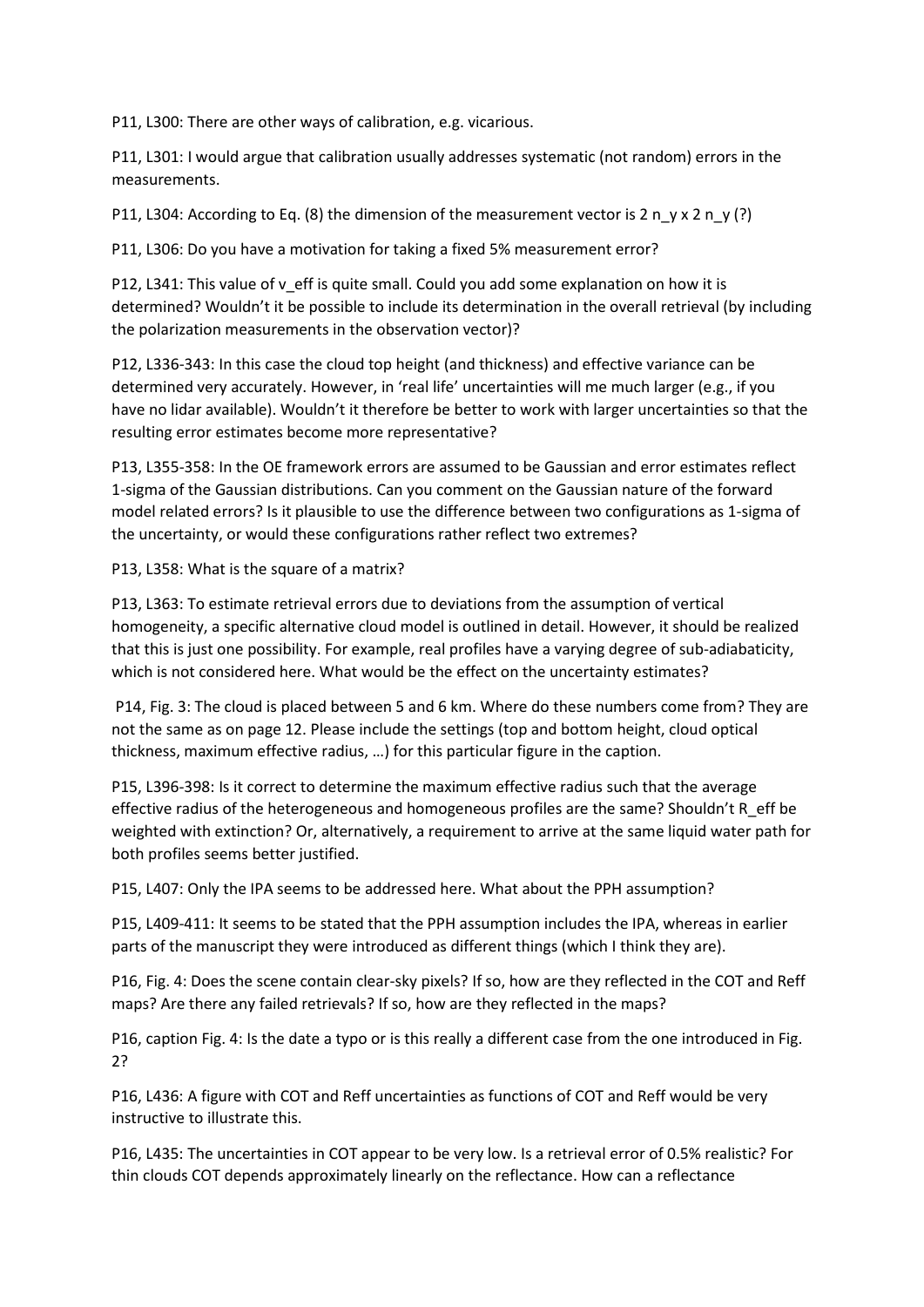measurement uncertainty of 5% result in an order of magnitude lower uncertainty in COT? Is this thanks to the combined information from different viewing angles. But, if that's the case, isn't the assumption of uncorrelated errors between the measurements from these different angles much too optimistic?

P17, 459-460: Could this estimate be too optimistic? In case of broken clouds, sun glint can have a relatively much higher impact on the measured reflectance, which would not be captured here.

P18, L474: For COT it seems to be rather something like 8 %.

P19, L481-484: This is a firm statement, for which no evidence is provided.

P19, L485-486: There are no sub-pixel measurements, and sub-pixel cloud variability is not represented in this work. Again, this is a statement without proof. A PPH error estimate should be added to the retrieval setup, so the PPH effect can be quantified.

P20, Fig. 8: How is radiance defined here? Is it the sun-normalized radiance or true reflectance? From which of the 13 viewing angles are these measurements taken?

Fig. 9: Nice figure, illustrating the different response of thin and thicker cloud portions to 1D versus 3D radiative transfer.

P21, L508-509: Is the nearest-nadir view used for the mono-angular retrievals?

P21, Fig. 10: I am shocked by the enormous differences between the mono- and multi-angular retrievals. Ok, for the cloud bow geometries it is well known that mono-angular retrievals do not work. However, for other geometries the mono-angular retrieval should give a reasonable solution, in particular for a reasonably 'well-behaved' cloud field as studied here. This asks for further clarification. Can you also include a scatter-density plot comparing COT and Reff from the two retrievals on a pixel basis?

P22, L530-531: Apparently both retrievals fail to converge in some cases. But there do not seem to be missing values in Figs. 4 and 10. How can that be explained? What output does the algorithm give in case of no convergence? Are these cases included in the statistics? Are statistics based on a common set of mono- and multi-angular successful retrievals?

P22, L531-532: Is the multi-angle retrieval expected to retrieve smaller Reff? Can you explain that? And why would smaller Reff lead to lower COT?

P22, L533-534: This is not true. The measurement pair can be outside the 2D LUT space (and I guess this is what happens in the reported 5.9% cases of failed convergence).

P24, Fig. 12: The decrease in retrieval error from mono- to multi-angular retrievals is spectacular, especially with respect to the vertical homogeneity and IPA assumptions. Can you explain in some more detail how that is achieved? Still, differences between the two retrievals (Fig. 10 vs. Fig 4) appear (much) larger than accommodated by the respective error estimates. Can you comment on that?

P24, Fig. 12: The mean Reff retrieval error due to measurement errors is 12.55 in Fig. 11 but 12 in this figure, which is not consistent.

P25, L596: In Fig. 12 the mean COT error is 4%, not 5%.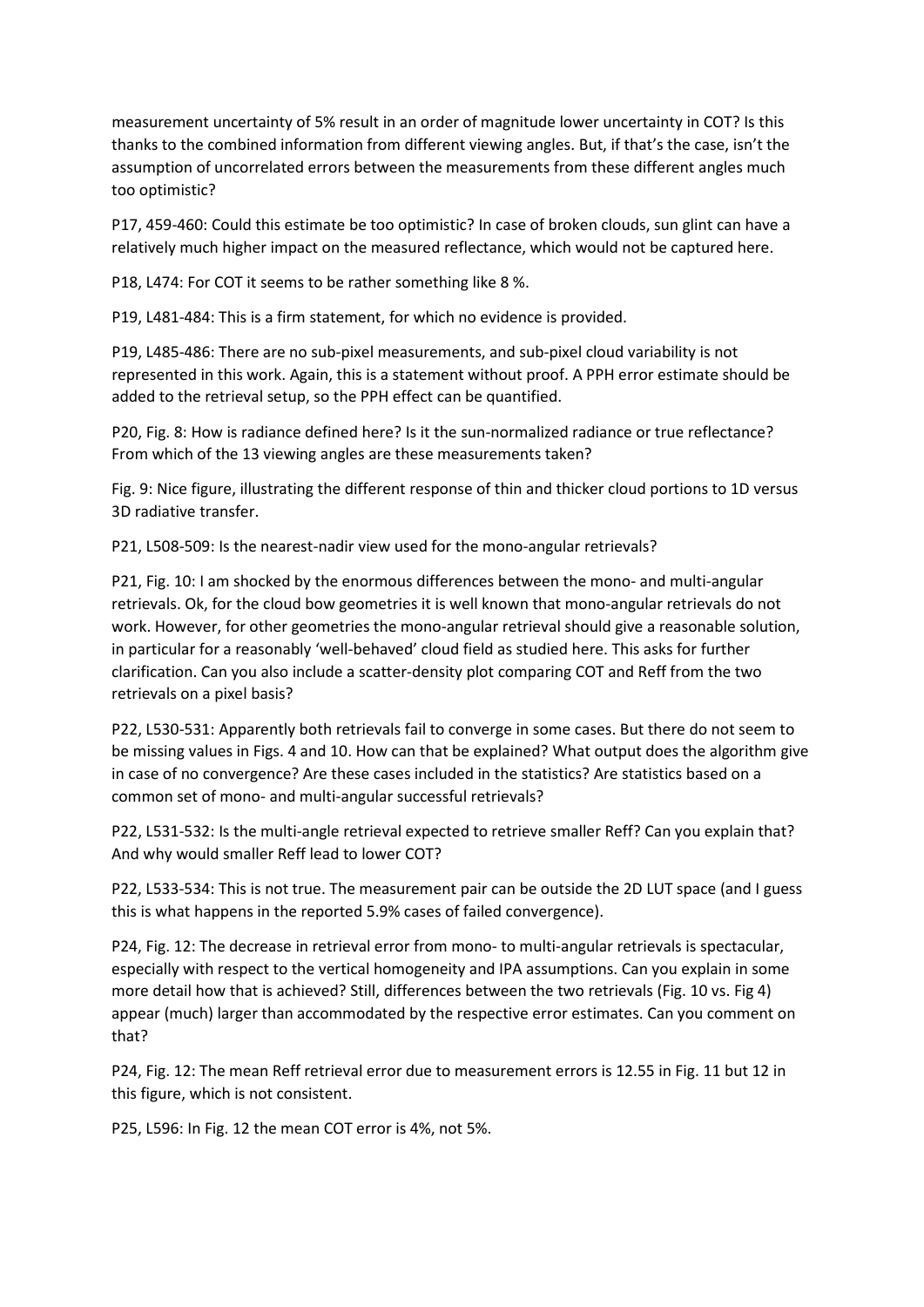P25, L605-607: Please remove since this was not shown (or alternatively include in the retrieval error estimates).

## **Technical corrections**

P1, L22: Acronyms (POLDER in this case) must be written out.

P1, L16/L17: '… without considering … the choice of ancillary data': What does it mean that the choice of ancillary data is not considered?

P1, L31: 'uncertainties on': should be 'of'. Occurs frequently throughout. Please correct.

P2, L53: The second sentence does not follow from the first, so the word 'Therefore' is misplaced.

P3, L76: increase -> increasing

P3, L80: 'radiations' is not really a word.

- P3, L90: by its -> in
- P3, L96: vertical -> vertically

P4, 113: Usually, the acronym is put between brackets after the full name instead of the other way round.

P4, L124: Bayesian (with capital)

P9, L242: Add lambda\_a and lambda\_b after wavelengths.

P9, 239: Italic case is not needed here (similar occurrences throughout).

P9, 240: Variables in italic (R in R\_eff should be italic). (similar occurrences throughout).

P9, L243: (8) is duplicated.

P9, L250: 'All the' -> 'the two'?

P10, L271: 'implantation': do you mean 'implementation', 'inclusion', ..?

P10, L271: adjust -> adjusts

P10, L306: 'measurement errors that cover the measurement errors'?

P11, L13: Italics appearing here and there are not needed and confusing.

P12, L327: Should (17) and (18) be reversed?

P12, L328: Should this be K\_b\_i instead of K\_i?

- P12, L340: for -> to
- P14, Fig. 3: Minus sign in the x-axis label is confusing.
- P15, L395: exctinction -> extinction

P15, L417: minimized -> underestimated (?)

First paragraph on page 16: here I give a more complete inventory of textual mistakes as guidance for the rest of the manuscript.